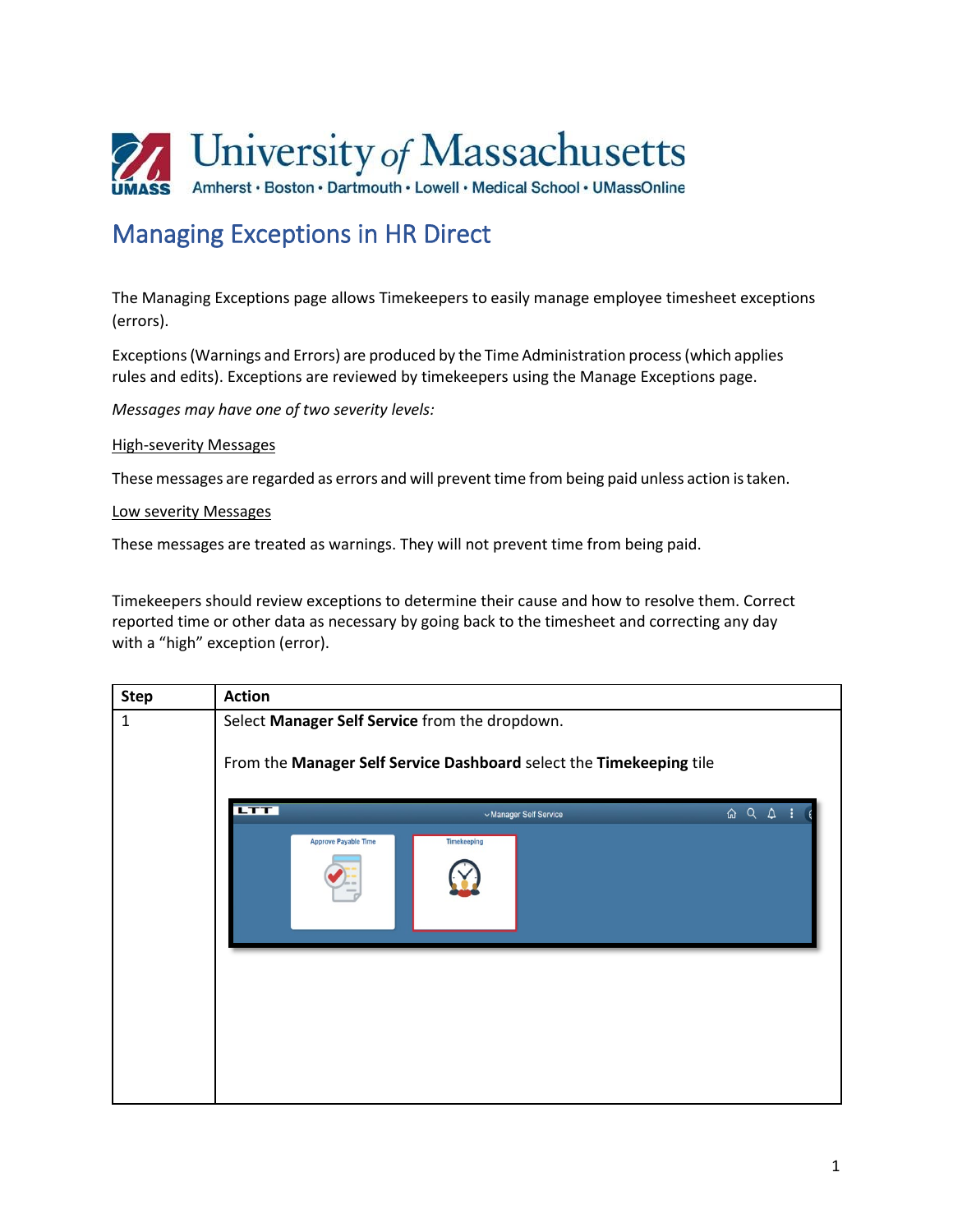| <b>Manager Self Service</b>                    | <b>UMass Timekeeping</b>                                                                                               |  | $\boxed{\hat{\omega}$ Q $\Delta$ : |  |
|------------------------------------------------|------------------------------------------------------------------------------------------------------------------------|--|------------------------------------|--|
| <b>Timesheet</b>                               | <b>Manage Exceptions</b><br>$\checkmark$<br>Allow (0)<br>۳<br>All $(0)$<br>Fix(0)                                      |  |                                    |  |
| <b>Report Time</b><br><b>Neekly Time Entry</b> | <b>Exceptions</b><br>Auto Populate under Manager Search Options is set to false. Use filters to search for exceptions. |  |                                    |  |
| <b>Neekly Time Summary</b>                     |                                                                                                                        |  |                                    |  |
| Payable Time                                   |                                                                                                                        |  |                                    |  |
| eave / Comp Time<br><b>Manage Exceptions</b>   |                                                                                                                        |  |                                    |  |
| Manager Search Options                         |                                                                                                                        |  |                                    |  |
| Manage Schedules                               |                                                                                                                        |  |                                    |  |
|                                                |                                                                                                                        |  |                                    |  |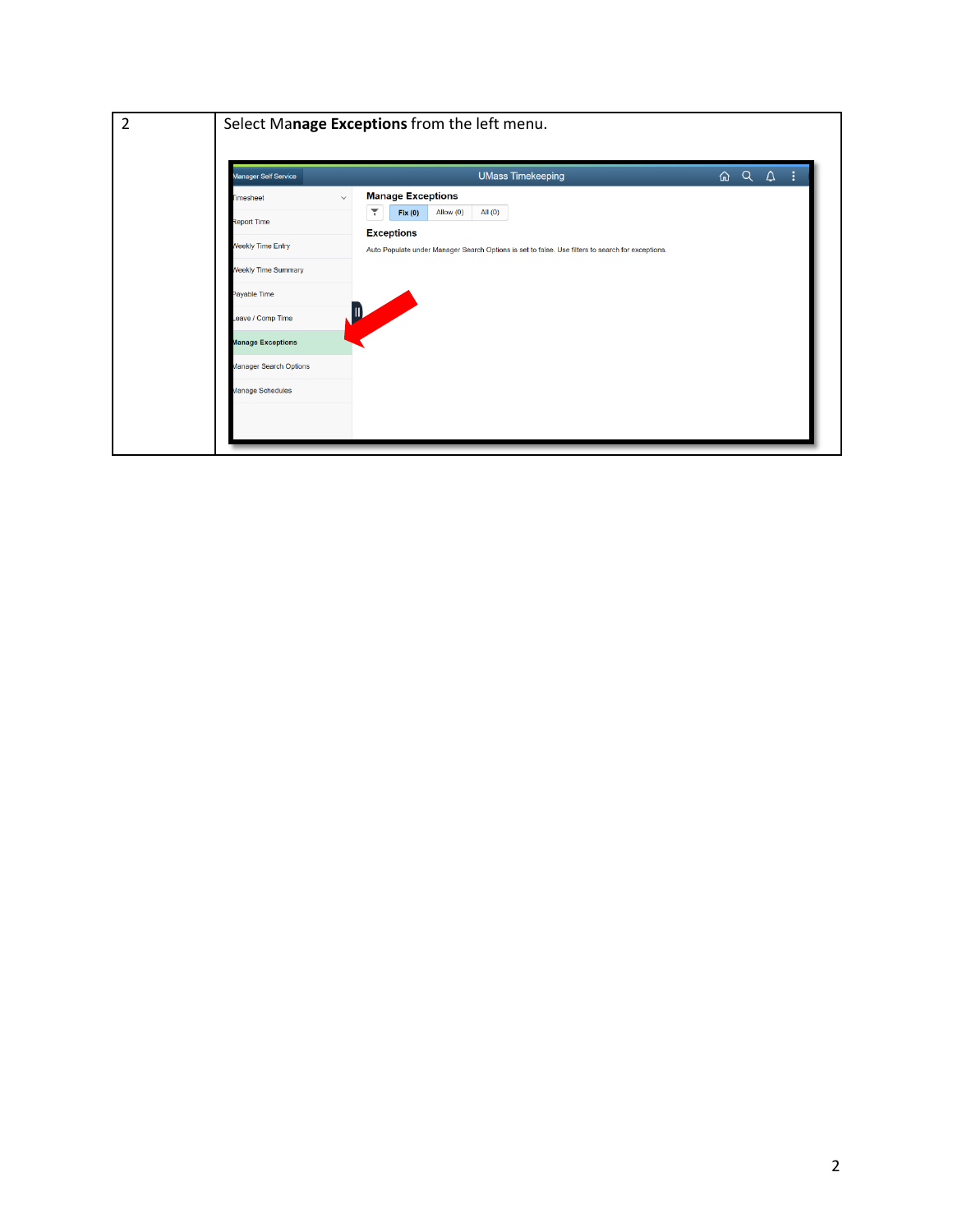| <b>Step</b> | <b>Action</b>                                                                |                                                                                           |                           |                            |  |  |
|-------------|------------------------------------------------------------------------------|-------------------------------------------------------------------------------------------|---------------------------|----------------------------|--|--|
| 3           | There are numerous Filter options you may use to narrow your search results. |                                                                                           |                           |                            |  |  |
|             | Some Tips on searching for employees:                                        |                                                                                           |                           |                            |  |  |
|             |                                                                              | Use the Time Reporter Group to look at the departments you have access to.                |                           |                            |  |  |
|             | Use Employee ID if you know it.<br>$\bullet$                                 | Set Payroll Status to A (for Active) to pull only employees that are currently active. No |                           |                            |  |  |
|             |                                                                              | terminated employees will be pulled forward.                                              |                           |                            |  |  |
|             | Cancel<br>Manager S                                                          | <b>Employee Selection</b>                                                                 |                           | Done                       |  |  |
|             | <b>Time Reporter Group</b><br><b>Timesheet</b>                               | $\hbox{\tt Q}$                                                                            | $\alpha$<br>Employee ID   |                            |  |  |
|             | <b>Empl Record</b><br>Report Time                                            | Q                                                                                         | Q<br><b>Last Name</b>     |                            |  |  |
|             | Weekly Time<br><b>First Name</b>                                             | Q                                                                                         | Q<br><b>Business Unit</b> |                            |  |  |
|             | <b>Weekly Time</b><br>Job Code                                               | Q                                                                                         | Department                |                            |  |  |
|             | Payable Tim<br>Supervisor ID                                                 | <b>Reports To Position</b><br>Q                                                           | Number                    |                            |  |  |
|             | Leave / Con<br>Workgroup                                                     | Q                                                                                         | Q<br>Employee Type        |                            |  |  |
|             | Manage Ex<br><b>Payroll Status</b><br>Manager Se                             | Q                                                                                         |                           |                            |  |  |
|             | Manage Sch                                                                   |                                                                                           |                           |                            |  |  |
|             |                                                                              | Clear                                                                                     |                           |                            |  |  |
|             |                                                                              |                                                                                           |                           |                            |  |  |
|             |                                                                              | Select Done when you have entered your Filter criteria.                                   |                           |                            |  |  |
| 4           |                                                                              | In this instance, we have filtered by Time Reporter Group.                                |                           |                            |  |  |
|             | < Manager Self Service                                                       | <b>UMass Timekeeping</b>                                                                  |                           | A Q A :                    |  |  |
|             | <b>Timesheet</b><br>$\checkmark$                                             | <b>Manage Exceptions</b><br>Fix (1270)<br>Allow (956)<br>All (2226)                       |                           |                            |  |  |
|             | Report Time                                                                  | <b>Exceptions</b>                                                                         |                           |                            |  |  |
|             | Weekly Time Entry                                                            |                                                                                           |                           | 钆                          |  |  |
|             | Weekly Time Summary                                                          | <b>Adam Brightman</b>                                                                     |                           | High                       |  |  |
|             | $\Diamond$ Payable Time                                                      | TLX00010 - Invalid Leave Time Taken                                                       |                           | $\rightarrow$<br>09/09/201 |  |  |
|             | Leave / Comp Time                                                            | Adam Brightman<br>UC0118A0 - ERROR-Job EmplStatus Inactive                                |                           | High<br>$\,$<br>09/14/2018 |  |  |
|             | Manage Exceptions                                                            | Amelia Alburn                                                                             |                           |                            |  |  |
|             | Manager Search Options                                                       | UC0005A0 - ERROR - Base Hrs <> Sched Hrs                                                  |                           | $\,$                       |  |  |
|             | Manage Schedules                                                             | <b>Andrea Douglass</b><br>TLX00440 - TRC is not in TRC Program                            |                           | High<br>$\,$<br>02/22/2016 |  |  |
|             |                                                                              | <b>Andrea Douglass</b>                                                                    |                           | High                       |  |  |
|             |                                                                              |                                                                                           |                           |                            |  |  |
|             |                                                                              | Select the Go To Details button for the employee with the exceptions(s) that need to      |                           |                            |  |  |
|             | be resolved.                                                                 |                                                                                           |                           |                            |  |  |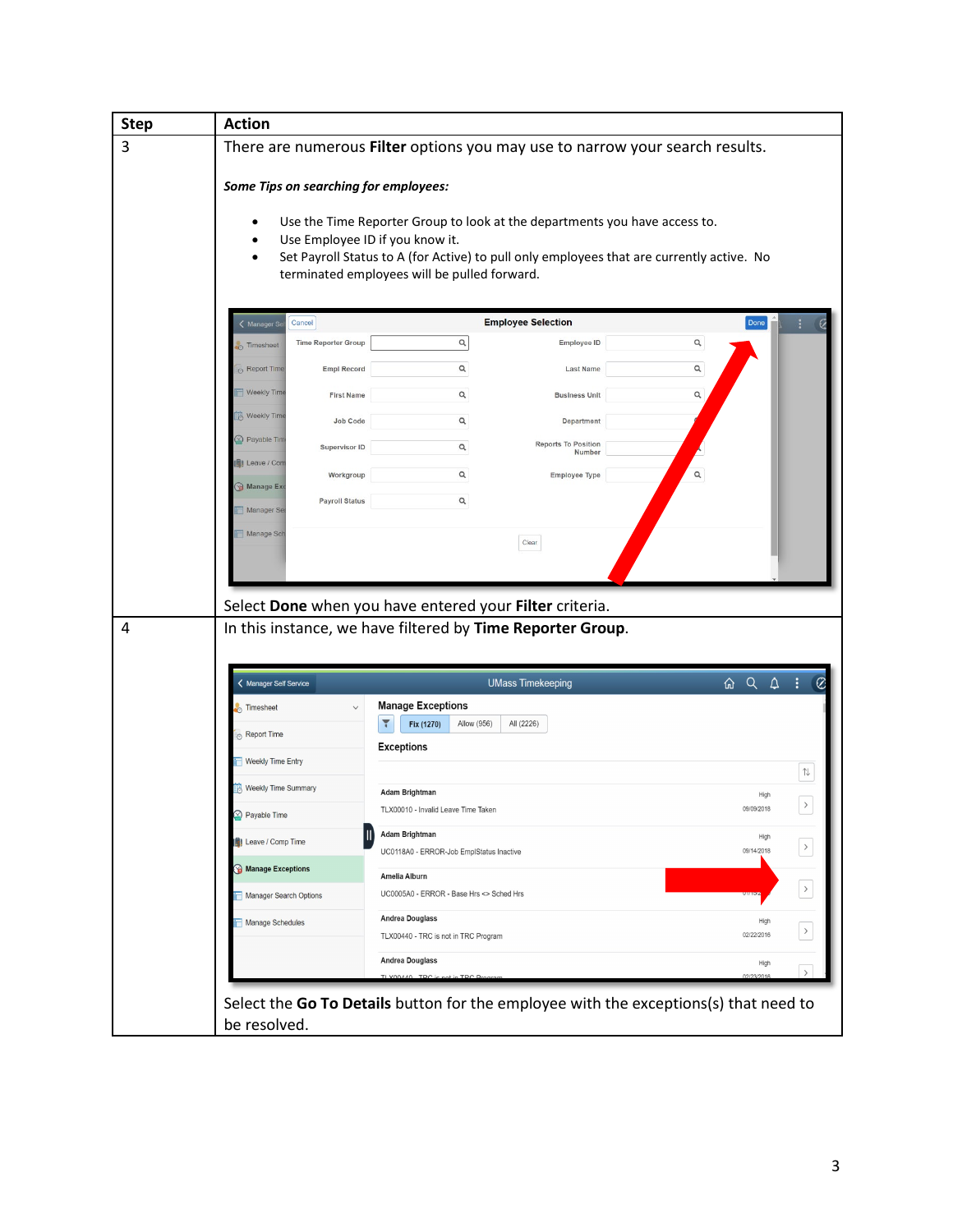| <b>Step</b> | <b>Action</b>                                                                                                |                                              |
|-------------|--------------------------------------------------------------------------------------------------------------|----------------------------------------------|
| 5           | Click the Go To Detail arrow to view the details of the time previously reported.                            |                                              |
|             |                                                                                                              |                                              |
|             | <b>UMass Timekeeping</b><br>ger Self Service                                                                 | $\overline{a}$ Q<br>$\Delta$<br>÷<br>$\odot$ |
|             | <b>Anna Beckwith</b><br>$\checkmark$<br>heet<br>Senior Lecturer II<br><b>Return to Manage Exceptions</b>     | $\left  \cdot \right $<br>$\rightarrow$      |
|             | t Time<br>Monday, Jan 4, 2016                                                                                |                                              |
|             | ly Time Entry<br><b>Submitted Time</b>                                                                       |                                              |
|             | ly Time Summary<br>÷<br><b>Elapsed</b><br>Punch                                                              |                                              |
|             | ble Time<br>REG - Regular Pay SERS Eligibl<br>8.001 Hours                                                    | $\rightarrow$                                |
|             | / Comp Time<br>ge Exceptions                                                                                 | To al 8.001 hours                            |
|             | <b>Exceptions</b><br>UC0005A0 - ERROR - Base Hrs <> Sched Hrs<br>ger Search Options                          | High                                         |
|             | ge Schedules                                                                                                 |                                              |
|             |                                                                                                              |                                              |
|             |                                                                                                              |                                              |
|             |                                                                                                              |                                              |
|             | Adjust the time as needed and select Submit.                                                                 |                                              |
|             | <b>Time Report</b><br>Cancel                                                                                 | Submit                                       |
|             | Date 01/04/2016                                                                                              |                                              |
|             | *Time Reporting Code<br>REG - Regular Pay SERS Eligible<br>$\check{~}$<br>QuickFill v                        |                                              |
|             | Quantity 8.001<br>Hours                                                                                      |                                              |
|             | <b>Time Details</b>                                                                                          |                                              |
|             | *Taskgroup UM_EXP<br>Q Exception Taskgroup<br>Country<br>$\mathsf Q$<br><b>Override Rate</b><br><b>State</b> | $\mathsf Q$                                  |
|             | <b>Business Unit UMBOS</b><br>Q Univ of Mass Boston                                                          |                                              |
|             |                                                                                                              |                                              |
|             | $\mathsf Q$<br>Shift<br><b>Shift Combo Code</b><br>Q<br><b>Combination Code</b>                              | $\mathsf Q$                                  |
|             | ChartFields                                                                                                  |                                              |
|             |                                                                                                              |                                              |
|             |                                                                                                              |                                              |
|             | <b>Delete</b>                                                                                                |                                              |